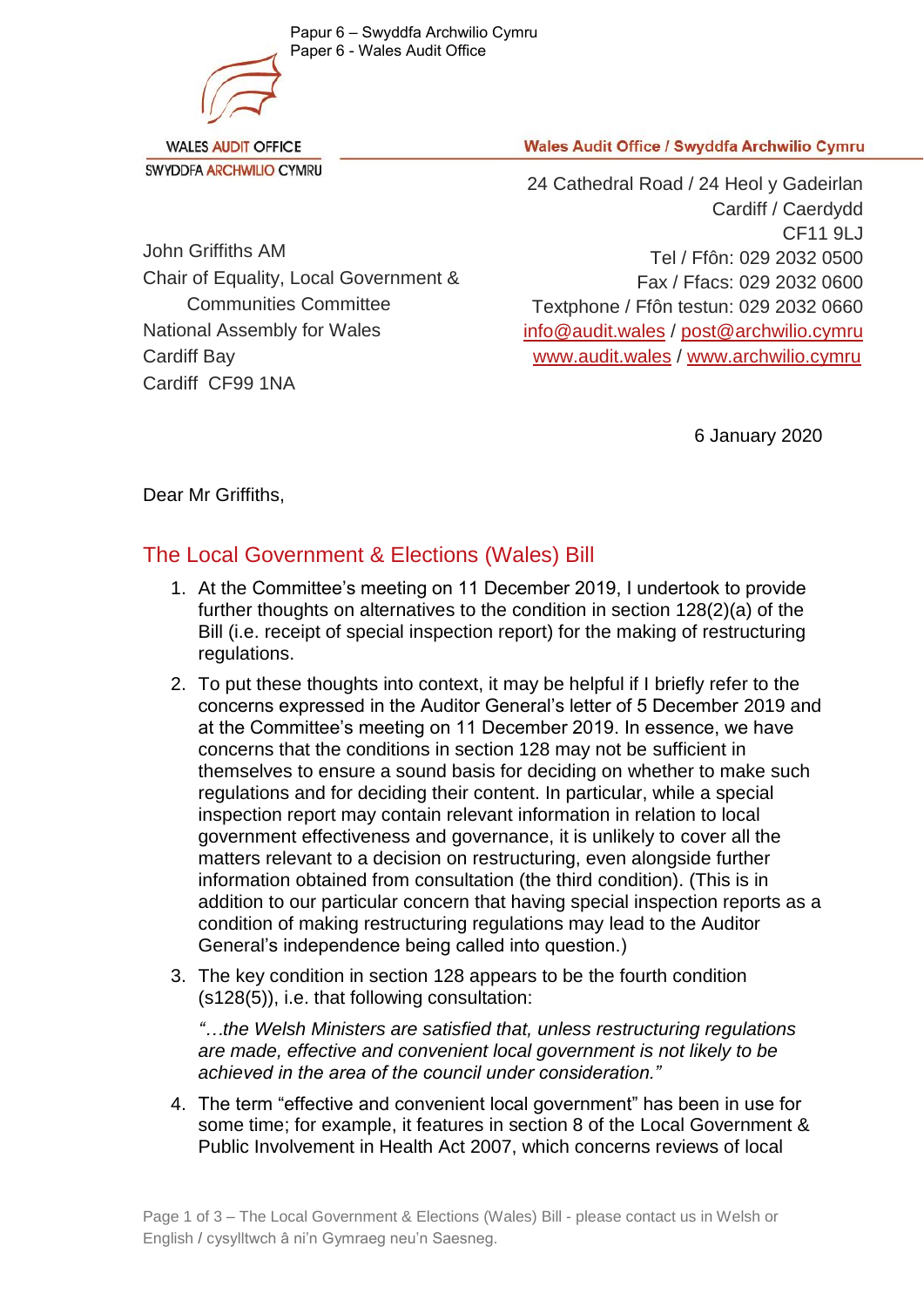government areas in England. However, neither the Bill nor existing legislation defines the term<sup>1</sup>. The Welsh Ministers will, however, be required by section 146(2)(b)(ii) of the Bill to explain why they are satisfied that restructuring regulations are necessary for the achievement of effective and convenient local government (as per(s128(5)). It may therefore be helpful, whether on the face of the Bill, or in another publication, for the term to be defined along with criteria for drawing a conclusion as to satisfaction. This may help the Welsh Ministers to identify and take account of all relevant considerations.

- 5. In addition, under the Well-being of Future Generations (Wales) Act 2015, the Welsh Ministers are under a duty to pursue sustainable development. While that duty does not apply to every function the Welsh Ministers exercise, given the important role of local government in people's lives, it would seem appropriate for Welsh Ministers to arrive at their conclusion on satisfaction (the fourth condition) in accordance with the sustainable development principle (section 5 of the 2015 Act).
- 6. In any event, a credible approach to being satisfied that, unless restructuring regulations are made, effective and convenient local government is not likely to be achieved will require careful analysis of a range of factors. These are likely to include evidence of actual or impending service failure, democratic and service inaccessibility, and lack of financial sustainability. Such factors will need analysis in geographical context, including in terms of demographic change, economic development patterns and transport networks.
- 7. Finally, it seems to be implicit in the fourth condition that the Welsh Ministers must not only conclude that the current structure in an area is not likely to achieve effective and convenient local government but that also restructuring regulations can be made that make it likely (or more likely than not) that effectiveness and convenience can be achieved. If this interpretation is not correct, then it appears that section 128 provides nothing to help prevent restructuring regulations making a bad situation

 $\overline{a}$ 

<sup>1</sup> While not a definition *per se*, it may be helpful to note that the 2010 guidance for community governance reviews in England (under the 2007 Act), says:

*<sup>&</sup>quot;…the effectiveness and convenience of local government is best understood in the context of a local authority's ability to deliver quality services economically and efficiently, and give users of services a democratic voice in the decisions that affect them."*

Also, while specific to parish and town councils, the guidance goes on to say:

*<sup>…</sup>effective and convenient local government essentially means that such councils should be viable in terms of providing at least some local services, and if they are to be convenient they need to be easy to reach and accessible to local people.*

Page 2 of 3 – The Local Government & Elections (Wales) Bill - please contact us in Welsh or English / cysylltwch â ni'n Gymraeg neu'n Saesneg.